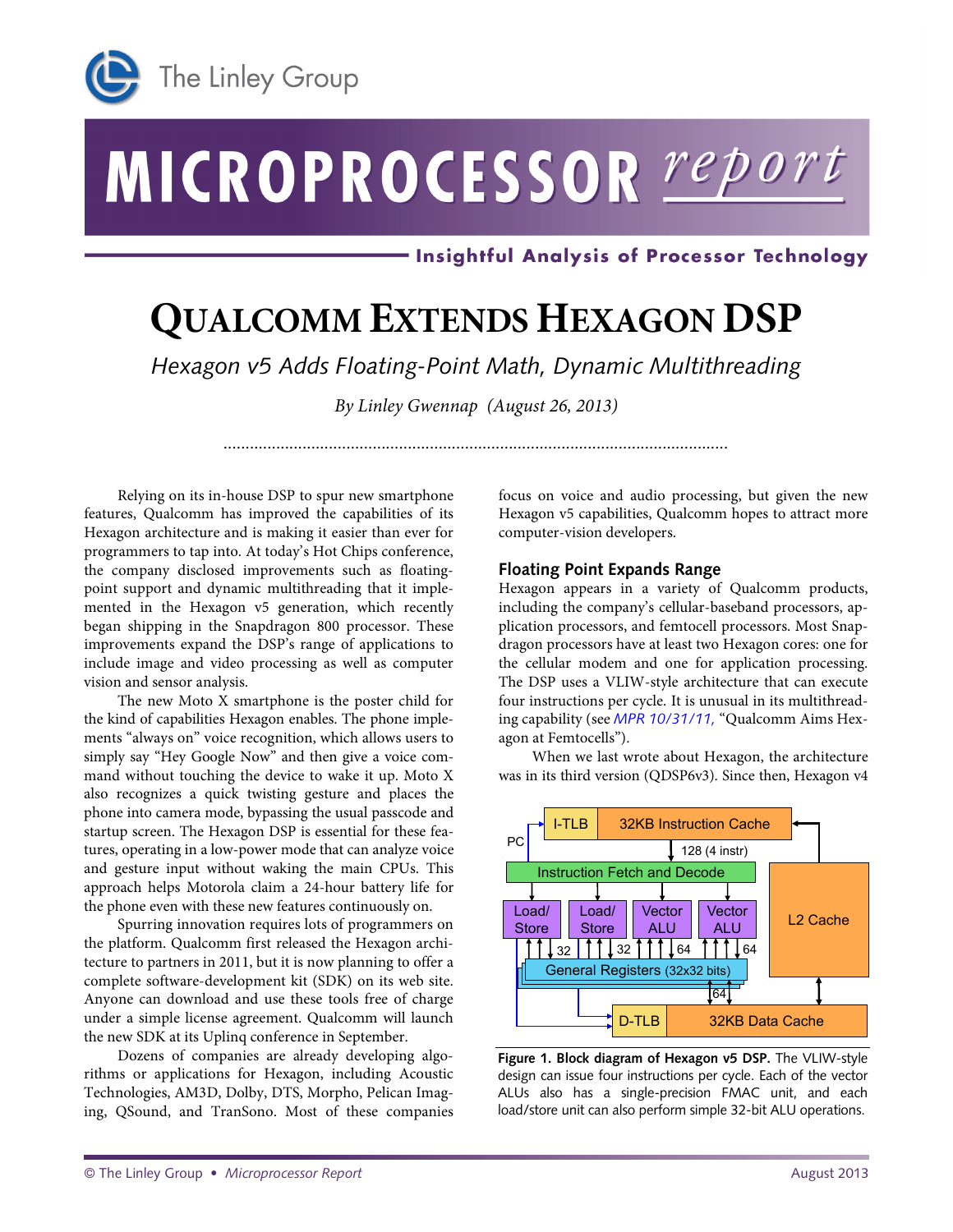made its debut with the MSM8960 in 2Q12, and the company moved to Hexagon v5 in its new 8974 processor. The basic microarchitecture, shown in Figure 1, is quite similar from v3 to v5. One minor change is that the second load unit in the v3 design became a load/store unit in v4, doubling the store bandwidth.

Note that each load/store unit has a 32-bit ALU for address generation, and the compiler can assign basic arithmetic operations to these units if they are not needed for memory operations on a given cycle. Although the basic register size is 32 bits, memory operations can transfer 64 bits (two registers) to or from memory.

Similarly, the vector ALU can operate on two paired registers at a time. These 64-bit values can be partitioned into 8-, 16-, or 32-bit values and operated on in SIMD fashion. Each unit includes an integer multiply-accumulate (MAC) unit that can produce up to four 16-bit results every cycle.

For Hexagon v5, Qualcomm added a floating-point unit to each vector ALU. Because most of the target applications, such as image and vision processing, require only single-precision operations, the designers implemented a 32-bit FP multiply-add (FMA) unit. (The hardware includes some features to accelerate software emulation of double-precision operations, if they are needed.) Each of the two FMA units can complete a multiply, add, or multiply-add operation every cycle, yielding peak throughput of 2.8Gflops at 700MHz.

#### **Multithreading Becomes Dynamic**

In Hexagon v4, Qualcomm reduced the number of threads from six to three, for two main reasons. First, programmers had a hard time filling all six threads with useful work, so the new model is easier to program. Second, the instruction latency improved to the point that the extra threads were unneeded. Since each thread requires its own set of physical registers, this change also reduces the size of the register file.

As Figure 2 shows, Hexagon v4 uses a simple method called interleaved multithreading (IMT) that always shifts to



**Figure 2. Multithreading in Hexagon.** The DSP rotates among three threads, issuing one instruction bundle on each cycle. Most instructions require three execution cycles to generate a result.

the next thread on each cycle. As a result, each instruction has three clock cycles to complete before the next instruction in its thread is issued. Taking advantage of this leisurely pace, most instructions do not produce their result until the second or third execution cycle. Thus, the design is optimized for three threads and three execution cycles. Targeting a clock speed of 300MHz to 700MHz in 28nm, the design operates much more slowly than leading-edge CPUs. The Krait CPU in the Snapdragon 800, for example, clocks as fast as 2.3GHz.

Taking advantage of this extra time, Hexagon includes operations such as permutation, complex (*a+b*i) arithmetic, saturation, and rounding that often take extra cycles on a traditional design. In some cases, the compiler can even pair dependent operations in the same instruction bundle. For example, a condition instruction and a conditional branch can execute together, allowing a testand-branch operation to issue in one bundle. Similarly, a basic add followed by a dependent add (for example,  $x = a$ *+ b + c*) can be grouped into one bundle. These combinations reduce the number of bundles needed to encode a particular function, allowing it to complete sooner.

Using the IMT model, the execution time of a single thread is essentially the same as that of three threads, since each thread always issues instructions on one out of three cycles. The only difference comes from the fact that the three threads share the cache, reducing their hit rate when all are running.

To improve single-thread performance, Hexagon v5 includes a new mode called dynamic multithreading (DMT). In this mode, the DSP skips any threads that are processing an L2 cache miss, waiting for an interrupt, or disabled by software. In the degenerate case, a single thread could have full access to the machine.

One might expect DMT to triple the performance of a single thread. But remember that most Hexagon instructions actually take three cycles to execute, with two of those cycles hidden by the thread switching. Even in DMT mode, the DSP cannot issue the next instruction bundle until the previous one completes, so the program often proceeds at the same pace. Some instructions, however, complete in only two cycles. If a bundle contains only two-cycle instructions, the next bundle can issue after two cycles rather than three. Thus, if the processor is in DMT mode with only one or two active threads, these fast instructions occasionally save a cycle.

For applications with plenty of threads and few cache misses, DMT offers little or no benefit, but it accelerates some multithreaded applications by as much as 6%. Singlethreaded code sees a bigger gain, of course. CoreMark performance jumps by 12%, and other programs gain 10% to 20%, according to Qualcomm's testing. DMT incurs little hardware overhead (just a tweak to the issue logic and some extra bypass logic for two-cycle instructions), so this gain is well worth the trouble.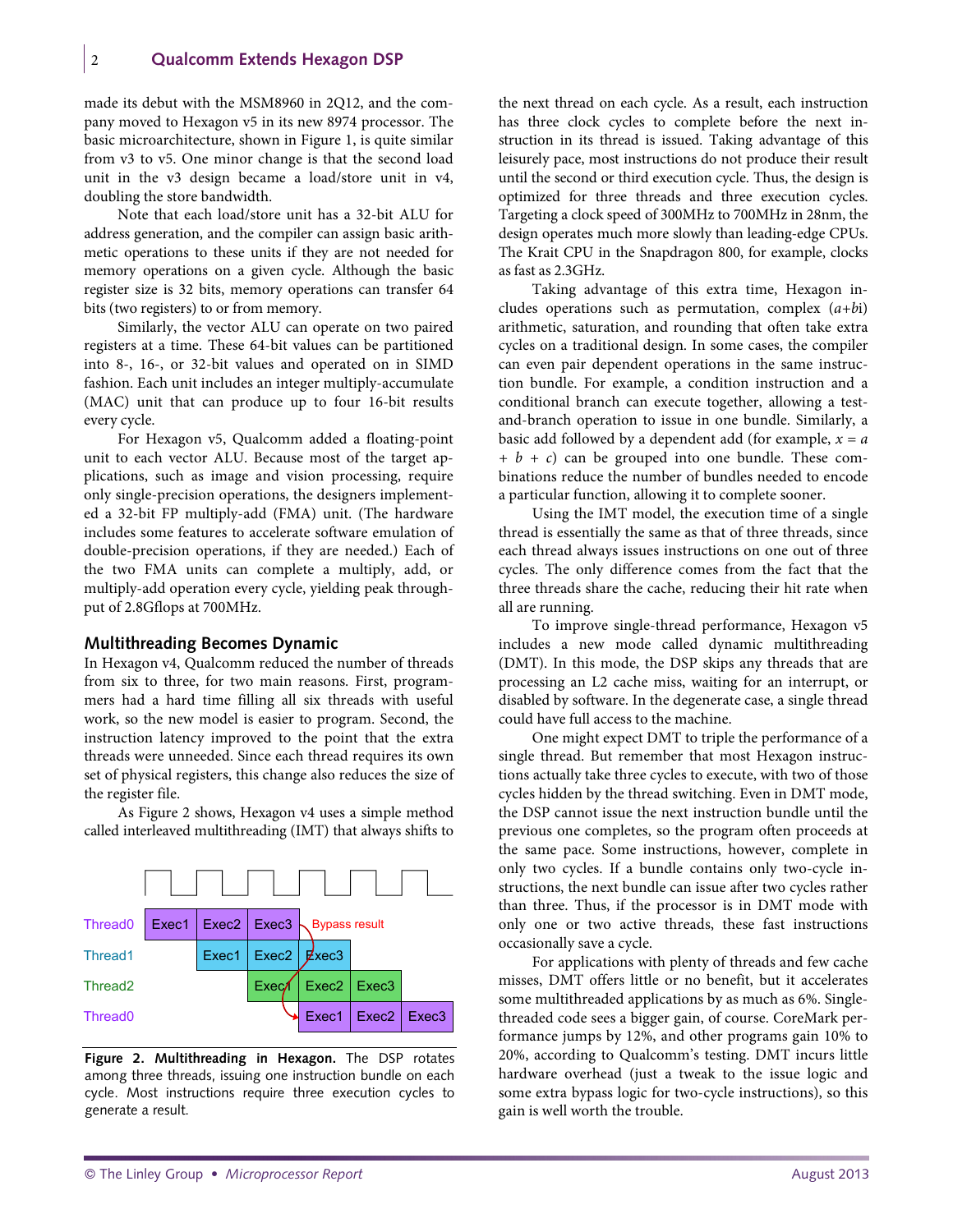#### **One Instruction Bundle, 29 Operations**

To demonstrate Hexagon's power, Qualcomm offers the code example in Figure 3. This bundle contains four instructions—one for each of the function units—and thus can issue in a single cycle. The two memory units execute one load and one store, each moving data to two 32-bit registers at a time. (Qualcomm counts them as two operations each.) The load and store instructions also increment their memory-address registers (two more operations). One vector unit performs a complex multiply instruction that, with rounding and saturation, includes 16 operations. The other executes a vector instruction consisting of four 16-bit integer adds.

Because the DSP implements zero-overhead looping, this single-instruction loop also decrements the loop-count register, checks to see if it has reached zero, and branches back to the start of the loop (three more operations). Thus, this instruction bundle can be viewed as encoding a total of 29 simple operations. This count does not imply that Hexagon is 29 times more efficient than other architectures, many of which also include SIMD operations, 64-bit loads and stores, and (for DSPs) zero-overhead looping. But it illustrates the large amount of work the DSP can accomplish in one clock tick.

The DSP gurus at BDTI have tested Hexagon using their BDTImark2000. According to the fixed-point benchmark, the v4 and v5 designs each score 1,810 for a single thread running on a 300MHz DSP (100MHz per thread) in IMT mode. For three threads at the maximum DSP speed of 800MHz, this result projects to a best-case score of 14,520. This score exceeds that of the fastest C64x+ DSP from Texas Instruments. The C66x, which TI uses in some of its base-station processors, achieves a peak score of 20,030, however, and Freescale's SC3900 leads the pack at 37,460. Ceva, Hexagon's primary DSP competitor in mobile processors, has not certified BDTImark2000 scores for its recent designs.

At Hot Chips, Qualcomm also discussed an example of offloading functions from the CPU to the Hexagon DSP. The example is an augmentedreality application that uses feature detection to find objects in an image. Qualcomm first ran the application on the ARM (Krait) CPU, taking advantage of its Neon SIMD unit, then ported the feature-detection function to the DSP.

Offloading this critical task reduced CPU utilization by 52%. Even taking into account the added power of the DSP, total processor power dropped by 32%. This power savings carried no performance penalty; in fact, the application could detect features slightly faster using the DSP. Given the ratio of power savings to CPU utilization, we estimate Hexagon is three times more power efficient than the CPU for this particular task.

#### **For More Information**

For more information about Hexagon v5, access the Hot Chips presentation at *[www.hotchips.org.](http://www.hotchips.org/)* The new Hexagon SDK will be available starting September 3 at the Qualcomm developers' web site (*http://developer.qual comm.com*[\). A complete list of certified BDTImark2000](http://developer.qualcomm.com)  scores is available at *www.bdti.com/Resources/Bench [mark Results/BDTImark2000.](www.bdti.com/Resources/BenchmarkResults/BDTImark2000)*

#### **Taking Your Phone to the Next Level**

Although most mobile processors include a small DSP core to offload audio and other tasks from the CPU, Qualcomm has taken this approach to a new level. The recent architecture upgrades enable Hexagon to offload more-complicated tasks from the main CPUs. For example, smartphone users today want to enhance their photos and videos right away, without transferring them to a PC. The hard-wired image processor (ISP) performs only the most common tasks, so the power-hungry CPU usually carries the burden. Hexagon's flexibility and high performance enables it to implement new video and imaging algorithms, offloading the CPU and reducing system power.

The next wave of smartphone applications could involve vision processing and sensors. Recognizing gestures, faces, and objects is computationally difficult, but it could enable exciting new capabilities. The new Hexagon architecture is well suited to these next-generation tasks. As in the example above, shifting these tasks from the CPU to a power-efficient DSP can reduce processor power by 30%. Mobile-processor vendors using small DSP cores, often licensed from a third party, may lack sufficient horsepower to handle these emerging applications.

Qualcomm also uses Hexagon in its processors for radio signal processing in small-cell base stations. These



**Figure 3. Hexagon code example.** Taken from the inner loop of a fast Fourier transform (FFT), this instruction bundle issues in a single cycle but performs the equivalent of 29 simple operations. (Source: Qualcomm)